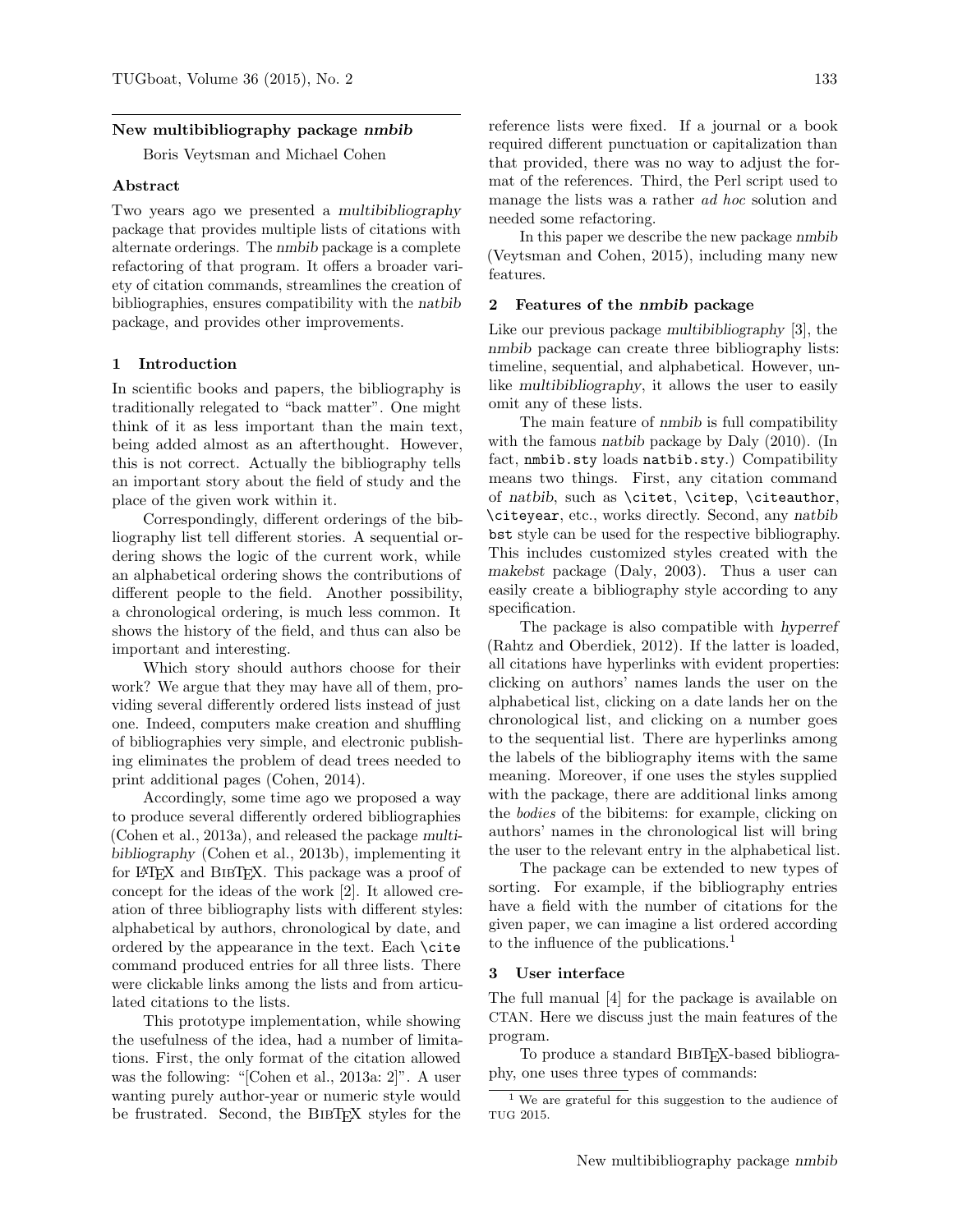- 1. Citation command: \cite (and, for natbib, a number of extensions such as \citeauthor, \citenum, etc.).
- 2. Command for setting up the bibliography style: \bibliographystyle.
- 3. Command for setting the bibliography databases and printing the bibliography: \bibliography.

Our interface is designed following the same pattern. First, it uses the same \cite commands. Our package allows one to intermix author-year and numerical citations, as in this paper. The command \citefull may be used to get the full citation in the multibibliography package style.

Next, our command \multibibliographystyle is similar to the command \bibliographystyle, with the following important difference: the user must separately set styles for the three major kinds of bibliography: timeline, sequence, and authors. For example:

# \multibibliographystyle{timeline}% {chronoplainnm}

```
\multibibliographystyle{sequence}{unsrtnm}
\multibibliographystyle{authors}{plainnm}
```
The three BibTEX styles referenced here are supplied with the package. As discussed above, one can use any natbib-compatible style for alphabetical and sequential lists.

Finally, the command \bibliography in standard BibTEX use has two functions: setting the databases and also printing the bibliography. Our package separates these functions: the command \multibibliography only sets the databases, while the list of references is printed with the command \printbibliography. The latter has one argument, which sets the type of the list, as in

### \printbibliography{sequence} \printbibliography{authors} \printbibliography{timeline}

In the standard BibTEX-based workflow, after a latex run, a file \jobname.aux is processed by the bibtex program, creating the file \jobname.bbl. In the nmbib workflow, three files are generated: \jobname-timeline.aux, \jobname-sequence.aux, and \jobname-author.aux. Each of them should be processed with bibtex. The script nmbibtex, supplied with the package nmbib, can automate this processing, but is not required.

The package nmbib is highly customizable: it is easy to change bibliography labels, names of the individual lists, and other features. See the manual for a full description.

## 4 Conclusions

We have developed and released a completely new implementation of the multibibliography package. The new program has a flexible and highly customizable interface.

### Sequential bibliography

- <span id="page-1-5"></span>[1: [Cohen](#page-1-0) [\(2014\)](#page-2-0)] [Michael Cohen.](#page-1-0) From Killing Trees to Executing Bits: A Survey of Computer-Enabled Reading Enhancements for Evolving Literacy. In VSMM: Proc. Int. Conf. on Virtual Systems and Multimedia, Hong Kong, [December 2014.](#page-2-0) <http://www.vsmm2014.org>, ISBN 978-1-4799-7227 [https://www.researchgate.net/publication/](https://www.researchgate.net/publication/277006068_From_Killing_Trees_to_Executing_Bits_A_Survey_of_Computer-Enabled_Reading_Enhancements_for_Evolving_Literacy) [277006068\\_From\\_Killing\\_Trees\\_to\\_Executing\\_](https://www.researchgate.net/publication/277006068_From_Killing_Trees_to_Executing_Bits_A_Survey_of_Computer-Enabled_Reading_Enhancements_for_Evolving_Literacy) [Bits\\_A\\_Survey\\_of\\_Computer-Enabled\\_Reading\\_](https://www.researchgate.net/publication/277006068_From_Killing_Trees_to_Executing_Bits_A_Survey_of_Computer-Enabled_Reading_Enhancements_for_Evolving_Literacy) [Enhancements\\_for\\_Evolving\\_Literacy](https://www.researchgate.net/publication/277006068_From_Killing_Trees_to_Executing_Bits_A_Survey_of_Computer-Enabled_Reading_Enhancements_for_Evolving_Literacy).
- <span id="page-1-2"></span>[2: [Cohen et al.](#page-2-1) [\(2013a\)](#page-2-2)] [Michael Cohen, Yannis Hara](#page-2-1)[lambous, and Boris Veytsman.](#page-2-1) The multibibliography package. TUGboat, 34(3):340–343, [2013.](#page-2-2) [http:](http://tug.org/TUGboat/tb34-3/tb108cohen.pdf) [//tug.org/TUGboat/tb34-3/tb108cohen.pdf](http://tug.org/TUGboat/tb34-3/tb108cohen.pdf).
- <span id="page-1-3"></span>[3: [Cohen et al.](#page-1-1) [\(2013b\)](#page-2-3)] [Michael Cohen, Yannis Hara](#page-1-1)[lambous, and Boris Veytsman.](#page-1-1) The Multibibliography package, [March 2013.](#page-2-3) [http://ctan.org/pkg/](http://ctan.org/pkg/multibibliography) [multibibliography](http://ctan.org/pkg/multibibliography).
- <span id="page-1-4"></span>[4: [Veytsman and Cohen](#page-2-4) [\(2015\)](#page-2-5)] [Boris Veytsman and](#page-2-4) [Michael Cohen.](#page-2-4) New Multibibliography Package nmbib, [July 2015.](#page-2-5) <http://ctan.org/pkg/nmbib>.
- <span id="page-1-7"></span>[5: [Daly](#page-2-6) [\(2010\)](#page-2-7)] [Patrick W. Daly.](#page-2-6) Natural Sciences Citations and References (Author-Year and Numerical Schemes), [September 2010.](#page-2-7) [http://ctan.org/pkg/](http://ctan.org/pkg/natbib) [natbib](http://ctan.org/pkg/natbib).
- <span id="page-1-6"></span>[6: [Daly](#page-2-8) [\(2003\)](#page-2-9)] [Patrick W. Daly.](#page-2-8) Customizing Bibliographic Style Files, [September 2003.](#page-2-9) [http://ctan.](http://ctan.org/pkg/custom-bib) [org/pkg/custom-bib](http://ctan.org/pkg/custom-bib).
- <span id="page-1-8"></span>[7: [Rahtz and Oberdiek](#page-2-10) [\(2012\)](#page-2-11)] [Sebastian Rahtz and](#page-2-10) [Heiko Oberdiek.](#page-2-10) Hypertext Marks in L<sup>A</sup>TFX: A Manual for Hyperref, [November 2012.](#page-2-11) [http://ctan.org/pkg/](http://ctan.org/pkg/hyperref) [hyperref](http://ctan.org/pkg/hyperref).

### Alphabetic bibliography

- <span id="page-1-0"></span>[Cohen [\(2014\)](#page-2-0); [1\]](#page-1-5) Michael Cohen. From Killing Trees to Executing Bits: A Survey of Computer-Enabled Reading Enhancements for Evolving Literacy. In VSMM: Proc. Int. Conf. on Virtual Systems and Multimedia, Hong Kong, [December 2014.](#page-2-0) <http://www.vsmm2014.org>, ISBN 978-1-4799-7227- 2, [https://www.researchgate.net/publication/](https://www.researchgate.net/publication/277006068_From_Killing_Trees_to_Executing_Bits_A_Survey_of_Computer-Enabled_Reading_Enhancements_for_Evolving_Literacy) [277006068\\_From\\_Killing\\_Trees\\_to\\_Executing\\_](https://www.researchgate.net/publication/277006068_From_Killing_Trees_to_Executing_Bits_A_Survey_of_Computer-Enabled_Reading_Enhancements_for_Evolving_Literacy) [Bits\\_A\\_Survey\\_of\\_Computer-Enabled\\_Reading\\_](https://www.researchgate.net/publication/277006068_From_Killing_Trees_to_Executing_Bits_A_Survey_of_Computer-Enabled_Reading_Enhancements_for_Evolving_Literacy) [Enhancements\\_for\\_Evolving\\_Literacy](https://www.researchgate.net/publication/277006068_From_Killing_Trees_to_Executing_Bits_A_Survey_of_Computer-Enabled_Reading_Enhancements_for_Evolving_Literacy).
- <span id="page-1-1"></span>[Cohen et al. [\(2013b\)](#page-2-3); [3\]](#page-1-3) Michael Cohen, Yannis Haralambous, and Boris Veytsman. The Multibibliography package, [March 2013.](#page-2-3) [http://ctan.org/pkg/](http://ctan.org/pkg/multibibliography) [multibibliography](http://ctan.org/pkg/multibibliography).